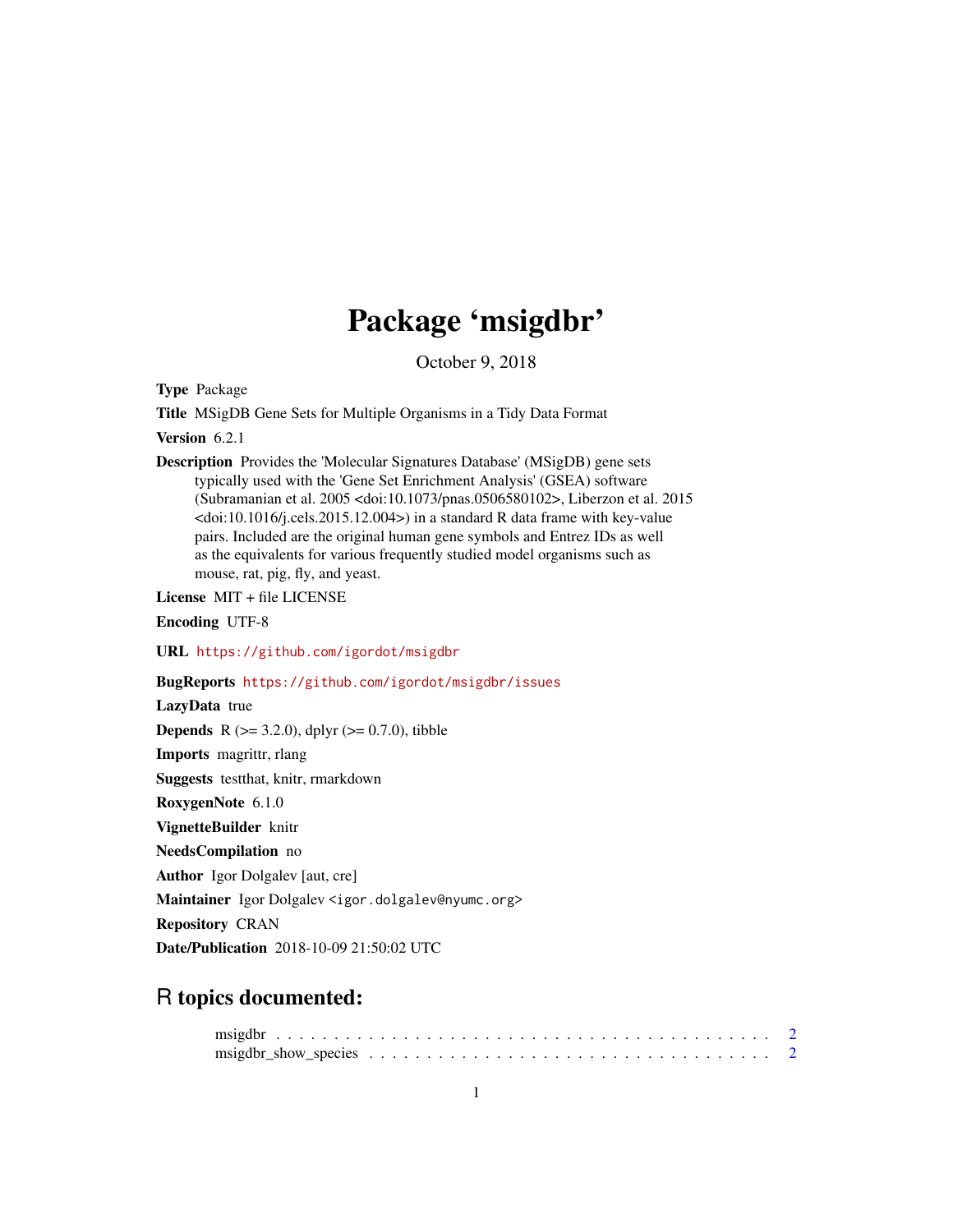#### <span id="page-1-0"></span>**Index** [3](#page-2-0)

#### Description

Retrieve the msigdbr data frame

#### Usage

```
msigdbr(species = "Homo sapiens", category = NULL,
  subcategory = NULL)
```
#### Arguments

| species     | species name, such as Homo sapiens, Mus musculus, etc. |
|-------------|--------------------------------------------------------|
| category    | collection, such as H, C1, C2, C3, C4, C5, C6, C7.     |
| subcategory | sub-collection, such as CGP, MIR, BP, etc.             |

#### Value

a data frame of gene sets with one gene per row

#### Examples

```
# all human gene sets
m = misigdbr(species = "Homeo sapiens")# mouse C2 (curated) CGP (chemical and genetic perturbations) gene sets
m = msigdbr(species = "Mus musculus", category = "C2", subcategory = "CGP")
```
msigdbr\_show\_species *List the species available in the msigdbr package*

#### Description

List the species available in the msigdbr package

#### Usage

```
msigdbr_show_species()
```
#### Value

a vector of possible species